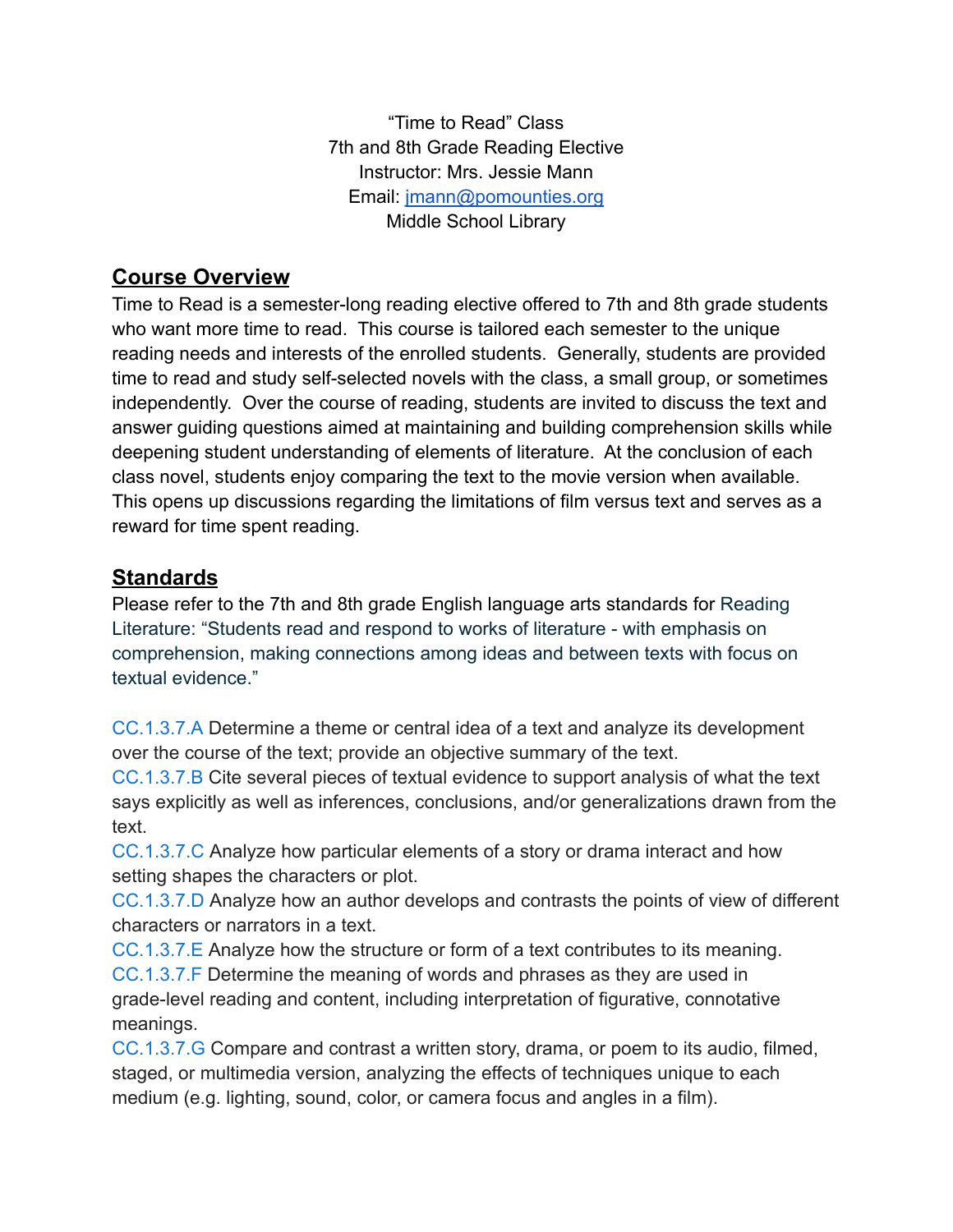[CC.1.3.7.H](https://www.pdesas.org/Standard/Detail?LinkStandardId=0&StandardId=160326) Compare and contrast a fictional portrayal of a time, place, or character and a historical account of the same period as a means of understanding how authors of fiction use or alter history.

[CC.1.3.7.I](https://www.pdesas.org/Standard/Detail?LinkStandardId=0&StandardId=160327) Determine or clarify the meaning of unknown and multiple-meaning words and phrases based on grade-level reading and content, choosing flexibly from a range of strategies and tools.

[CC.1.3.7.J](https://www.pdesas.org/Standard/Detail?LinkStandardId=0&StandardId=160328) Acquire and use accurately grade-appropriate general academic and domain-specific words and phrases; gather vocabulary knowledge when considering a word or phrase important to comprehension or expression.

[CC.1.3.7.K](https://www.pdesas.org/Standard/Detail?LinkStandardId=0&StandardId=160329) Read and comprehend literary fiction on grade level, reading independently and proficiently.

[CC.1.3.8.A](https://www.pdesas.org/Standard/Detail?LinkStandardId=0&StandardId=160331) Determine a theme or central idea of a text and analyze its development over the course of the text, including its relationship to the characters, setting, and plot; provide an objective summary of the text.

[CC.1.3.8.B](https://www.pdesas.org/Standard/Detail?LinkStandardId=0&StandardId=160332) Cite the textual evidence that most strongly supports an analysis of what the text says explicitly as well as inferences, conclusions, and/or generalizations drawn from the text.

[CC.1.3.8.C](https://www.pdesas.org/Standard/Detail?LinkStandardId=0&StandardId=160330) Analyze how particular lines of dialogue or incidents in a story or drama propel the action, reveal aspects of a character, or provoke a decision.

[CC.1.3.8.D](https://www.pdesas.org/Standard/Detail?LinkStandardId=0&StandardId=160333) Analyze how differences in the points of view of the characters and the audience or reader (e.g., created through the use of dramatic irony) create such effects as suspense or humor.

[CC.1.3.8.E](https://www.pdesas.org/Standard/Detail?LinkStandardId=0&StandardId=160334) Compare and contrast the structure of two or more texts and analyze how the differing structure of each text contributes to its meaning and style.

[CC.1.3.8.F](https://www.pdesas.org/Standard/Detail?LinkStandardId=0&StandardId=160335) Analyze the influence of the words and phrases in a text including figurative and connotative meanings and how they shape meaning and tone.

[CC.1.3.8.G](https://www.pdesas.org/Standard/Detail?LinkStandardId=0&StandardId=160336) Analyze the extent to which a filmed or live production of a story or drama stays faithful to or departs from the text or script, evaluating the choices made by directors or actors.

[CC.1.3.8.H](https://www.pdesas.org/Standard/Detail?LinkStandardId=0&StandardId=160337) Analyze how a modern work of fiction draws on themes, patterns of events, or character types from traditional works, including describing how the material is rendered new.

[CC.1.3.8.I](https://www.pdesas.org/Standard/Detail?LinkStandardId=0&StandardId=160338) Determine or clarify the meaning of unknown and multiple-meaning words and phrases based on grade-level reading and content, choosing flexibly from a range of strategies and tools.

[CC.1.3.8.J](https://www.pdesas.org/Standard/Detail?LinkStandardId=0&StandardId=160339) Acquire and use accurately grade-appropriate general academic and domain-specific words and phrases; gather vocabulary knowledge when considering a word or phrase important to comprehension or expression.

[CC.1.3.8.K](https://www.pdesas.org/Standard/Detail?LinkStandardId=0&StandardId=160340) Read and comprehend literary fiction on grade level, reading independently and proficiently.